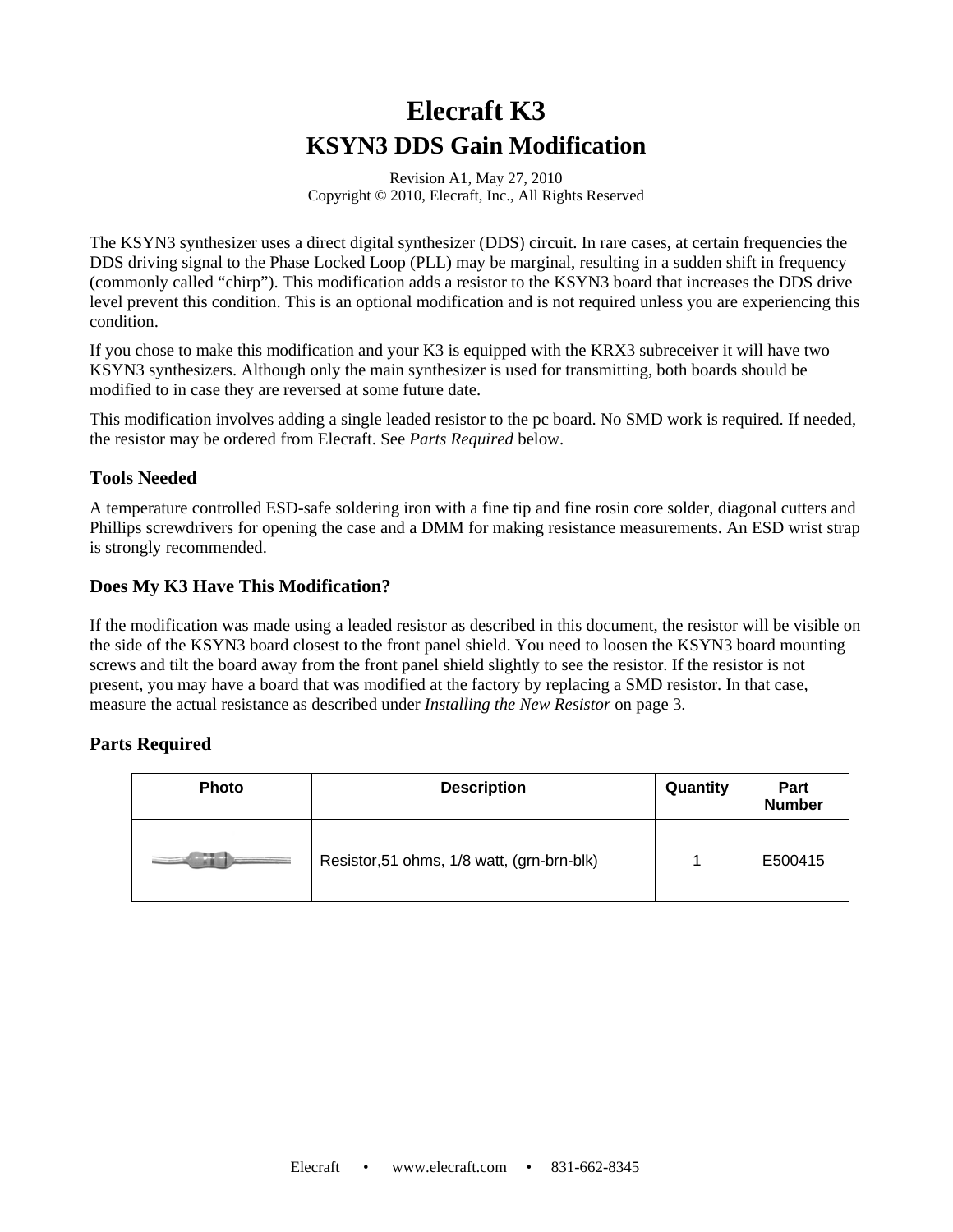#### **Removing the KSYN3 Board(s)**

Remove the K3 top cover as shown in Figure 1.

**Whenever you remove screws from a panel, if one screw seems too tight to loosen without damaging it, first loosen the other screws then try again. Sometimes one screw binds in its hole when the other screws are tightened.** 



**Figure 1. Removing the Top Cover.** 

**CAUTION: Touch an unpainted metal ground or wear a grounded wrist strap before touching components or circuit boards inside the K3.** 

If you are modifying the main KSYN3 board (see Figure 2) and the K144XV 2-meter option is installed, remove the K144XV module. Remove the three screws securing it to the right side panel. You can move it out of the way while removing the synthesizer or you can unplug the connectors and set it aside.

Remove the KSYN3 board(s) to be modified (see Figure 2). If the optional K144XV 2-meter module is installed, remove it to gain access to the mounting screws for the main KSYN3 board. Each board plugs into the RF board on bottom of the K3 and is held in place with two screws at the top. Loosen the screws and tip the boards to remove the split lock washers. Unplug the TMP coaxial cables as you lift each board out. The TMP connectors are held by friction. Pull only on the metal ears of the TMP plug. Do not pull on the coaxial cables.



**Figure 2. Removing the KSYN3 Boards.**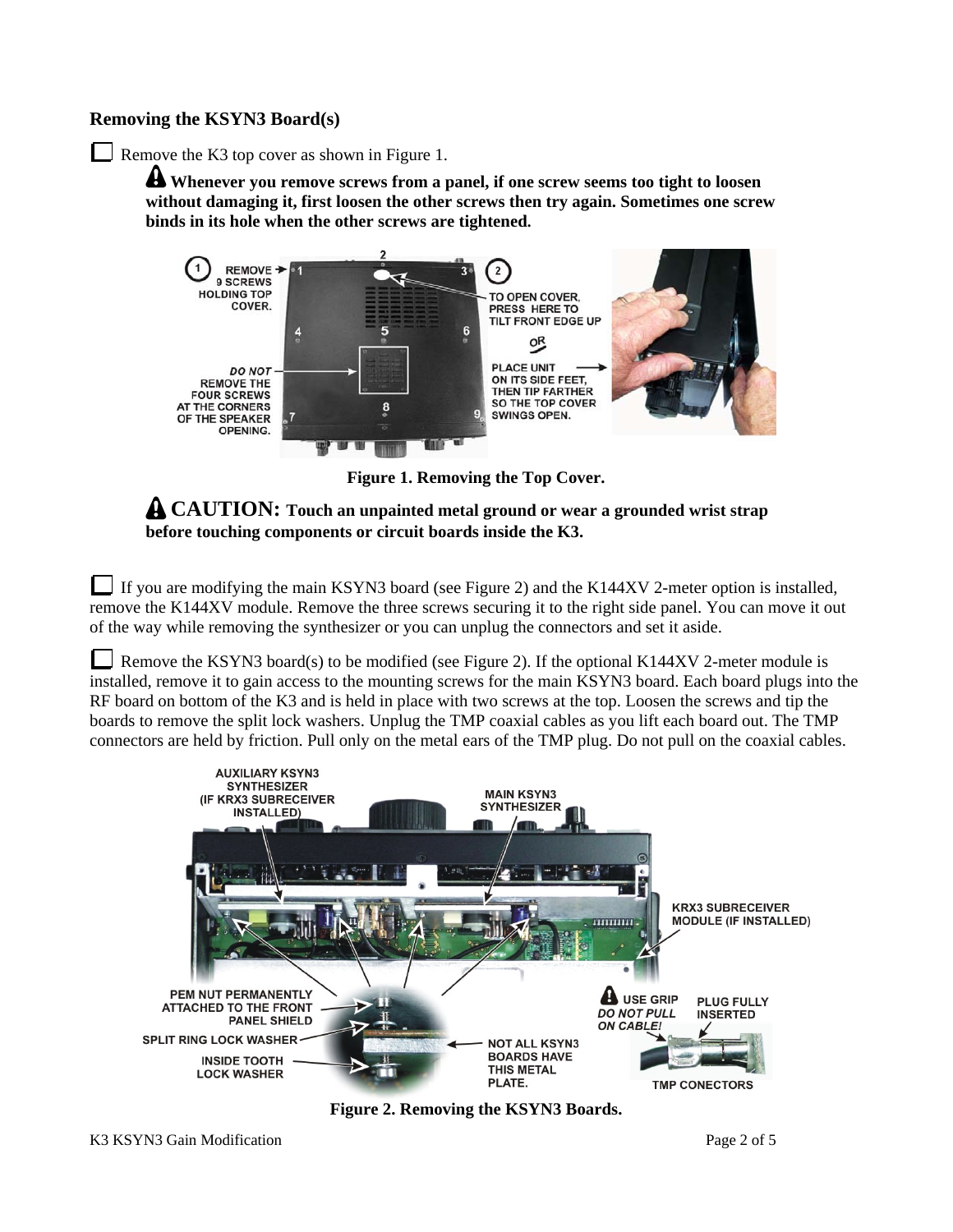#### **Installing the New Resistor**

 Use your DMM to check the resistance of R20. R20 is shown in Figure 3 below. If the resistance is close to 25 ohms your synthesizer has already been modified. Do not install the 51 ohm resistor. If the resistance is about 50 ohms, install the 51 ohm 1/8 watt resistor (grn-brn-blk) across it as shown in the figure. Note that:

- One end of the leaded resistor is connected directly to R20. Do not hold your iron on the connection for more than one or two seconds. Longer times may cause the SMD to pop off of the board. It is a 51 ohm resistor and the low value allows heat to conduct quickly, desoldering both ends at once. Tin the lead on your resistor first, then while holding it in place, quickly tack it onto the end of R20
- The other end of the leaded resistor is soldered to a via (plated hole) in the KSYN3 board. This hole may be open or already filled with solder. It is not necessary (or desirable) to poke the lead through the via. If via is open, trim the lead so it will just enter the via without passing all the way through. If the via is already filled with solder, lay the lead against the existing solder and tack it in place just as you did with the end at R20.



**Figure 3. New Resistor Installed on KSYN3 Board.**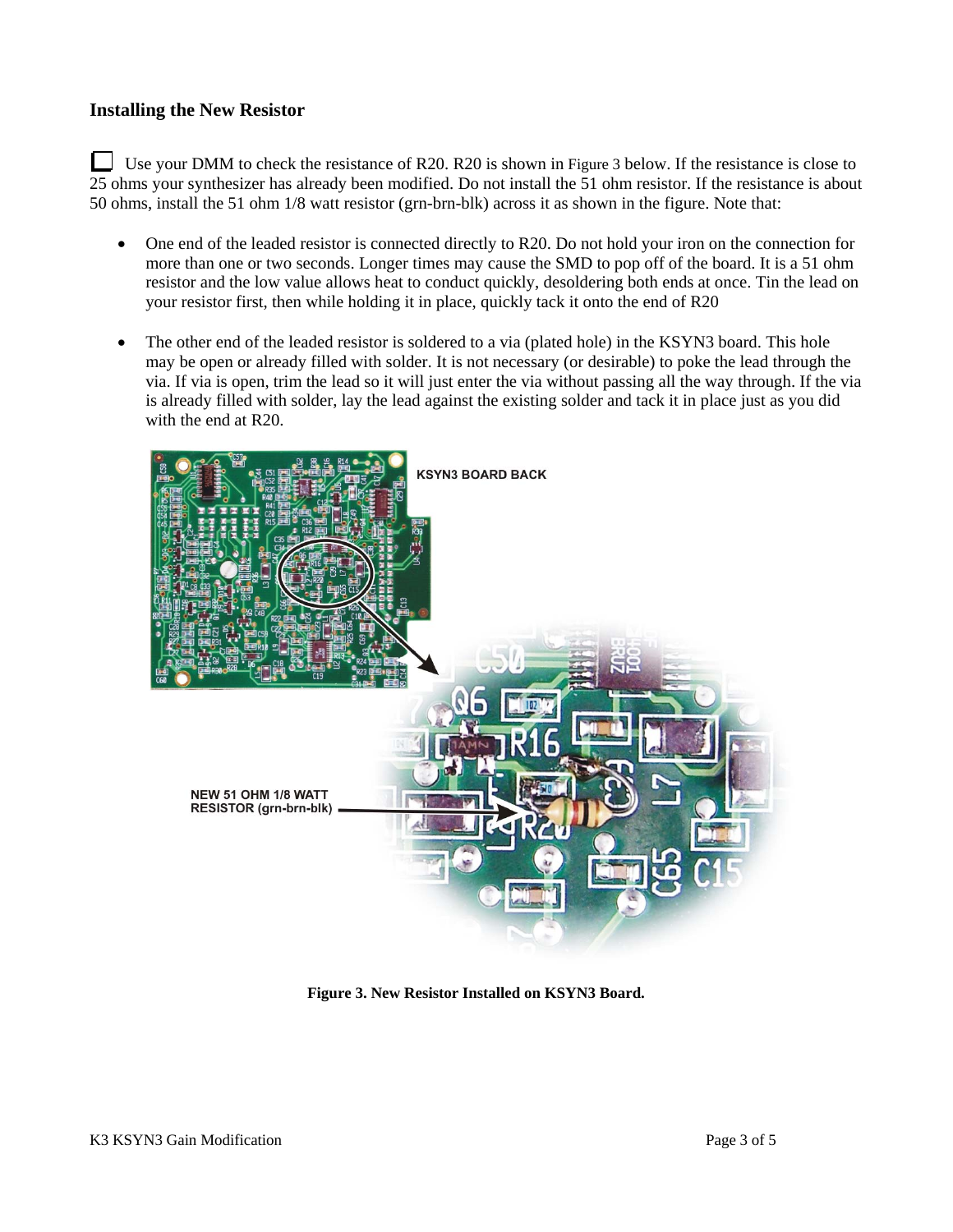#### **Reassembling the K3**

 Replace the KSYN3 board(s) in the K3, ensuring all the pins of the multi-pin connectors mate properly with the connectors on the RF board. Secure the KSYN3 assemblies to the front panel shield with the hardware shown in Figure 4 at each top corner. Note that a split ring lock washer is used between the board and the front panel shield. This washer is required to ensure proper spacing between the KSYN3 board and the shield. If your K3 did not have washers installed here, washers are included with his mod kit. Do not use inside tooth lock washers behind the board. They are large enough to short out to nearby traces and solder pads on the KSYN3 board.



**Figure 4. KSYN3 Assembly Mounting Hardware.**

Reconnect the TMP cables to the KSYN3 board(s) as shown in Figure 5. Ensure all the cables are properly seated.



**Figure 5. TMP Cable Connections**